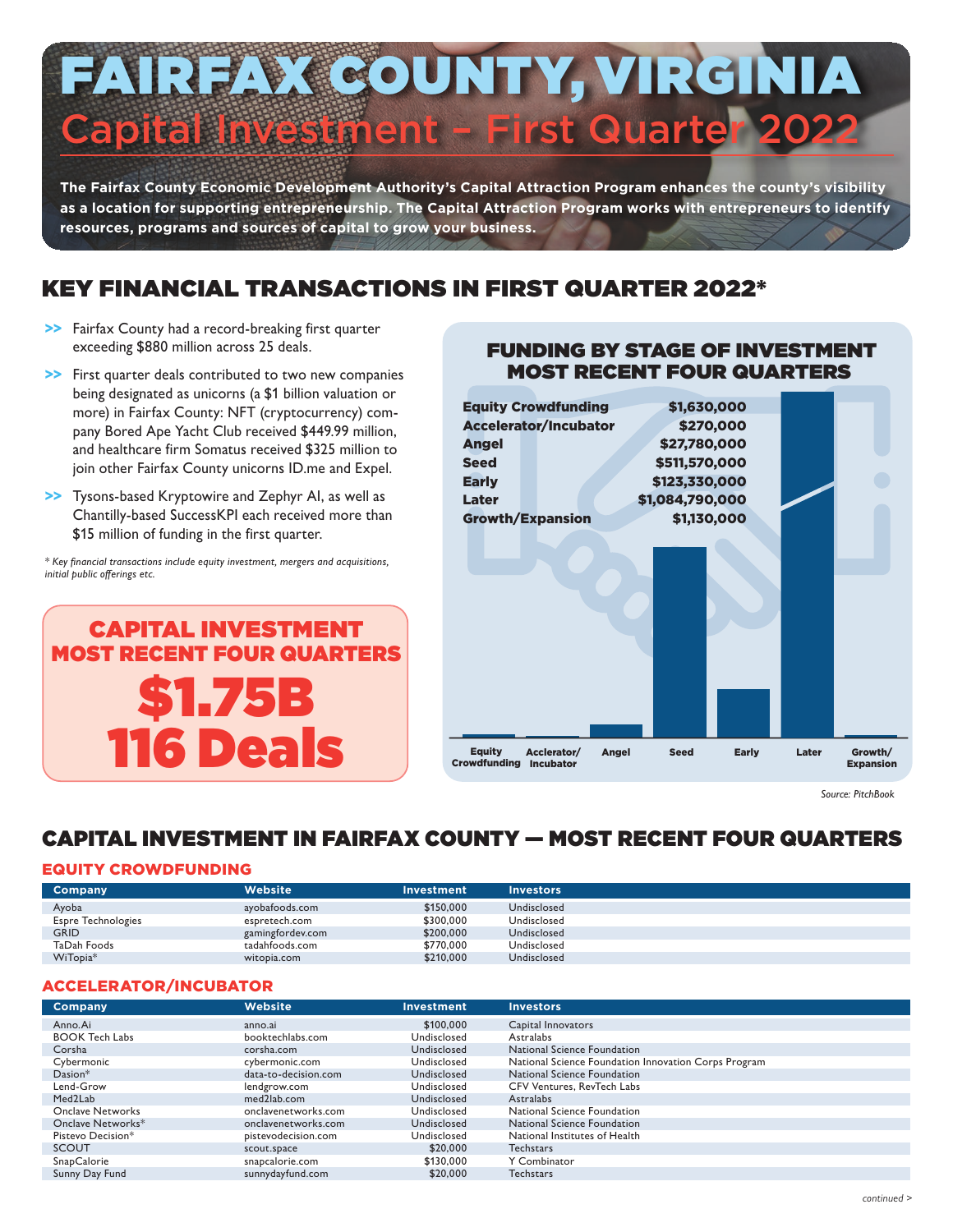## CAPITAL INVESTMENT IN FAIRFAX COUNTY — MOST RECENT FOUR QUARTERS

#### ANGEL

| Company                | <b>Website</b>     | <b>Investment</b> | <b>Investors</b>    |
|------------------------|--------------------|-------------------|---------------------|
| Alpine-X               | alpine-x.com       | \$370,000         | Undisclosed         |
| Amplio                 | amplio.ai          | \$340,000         | New Dominion Angels |
| Dextall                | dextall.com        | \$2,220,000       | Undisclosed         |
| Dr. Fischer Dental     | fischerdental.net  | \$1.190.000       | Undisclosed         |
| <b>Federal Compass</b> | federalcompass.com | \$160,000         | Undisclosed         |
| HySpecIQ               | hyspecig.com       | \$20,000,000      | Peter Thiel         |
| Mighty Meals           | eatmightymeals.com | \$400,000         | Undisclosed         |
| Reverse Ionizer        | reverseionizer.com | \$100,000         | Undisclosed         |
| <b>SnapCalorie</b>     | snapcalorie.com    | \$2,160,000       | Undisclosed         |
| Subject 7              | subject-7.com      | \$840,000         | Undisclosed         |

#### SEED

| <b>Company</b>           | Website               | Investment    | <b>Investors</b>                                                                                                                                                                           |
|--------------------------|-----------------------|---------------|--------------------------------------------------------------------------------------------------------------------------------------------------------------------------------------------|
| <b>ANRA Technologies</b> | anratechnologies.com  | \$5,580,000   | Alumni Ventures, Dundee Venture Capital, Ocean Azul Partners, Osage Venture                                                                                                                |
|                          |                       |               | Partners, SaaS Ventures, TEDCO                                                                                                                                                             |
| <b>BloomCatch</b>        | bloomcatch.com        | Undisclosed   | Virginia Venture Partners                                                                                                                                                                  |
| Bored Ape Yacht Club*    | boredapeyachtclub.com | \$449,990,000 | 10T Holdings, Adidas, Andreessen Horowitz, Animoca Brands, Artist Capital, Bond                                                                                                            |
|                          |                       |               | Capital, Bond, Schoeneck & King, Calvin Broadus, Cobalt Capital, Coinbase, Colin                                                                                                           |
|                          |                       |               | Kaepernick, Dez Bryant, DIGITAL, Eden Block, Forest Road Company, Friendly                                                                                                                 |
|                          |                       |               | Trading, FTX, Genies, Google for Startups, GV, Hashed, Justin Blau, Lightspeed                                                                                                             |
|                          |                       |               | Venture Partners, LionTree, Mark Cuban, MoonPay, Samsung Electronics, Sergio                                                                                                               |
|                          |                       |               | Kitchens, Seven Seven Six, Shaquille O'Neal, Sound Ventures, Standard Crypto, Steve                                                                                                        |
|                          |                       |               | Aoki, SV Angel, The Sandbox Group, Thrive Capital, Tiger Global Management, Time                                                                                                           |
|                          |                       |               | Ventures, Timothy Mosley, VaynerFund                                                                                                                                                       |
| <b>CIPIO</b>             | cipio.ai              | Undisclosed   | Margaret Breya, Osage Venture Partners, Tony Owens                                                                                                                                         |
| Clarevent                | clarevent.com         | \$300,000     | LogicBoost                                                                                                                                                                                 |
| ForecastEra              | forecastera.com       | \$4,500,000   | Ringbolt Capital                                                                                                                                                                           |
| Givio                    | giv.io                | \$500,000     | Virginia Venture Partners                                                                                                                                                                  |
| <b>GRID</b>              | gamingfordev.com      | \$130,000     | 11 Tribes, Ben Alexander, Jacob Schaufeld                                                                                                                                                  |
| GRID <sup>*</sup>        | gamingfordev.com      | \$1,100,000   | 11 Tribes Ventures, Blockchain Founders Fund, Formless Capital, Mask, Realist                                                                                                              |
|                          |                       |               | Ventures, Zell Capital                                                                                                                                                                     |
| Modzy                    | modzy.com             | \$5,000,000   | Booz Allen                                                                                                                                                                                 |
| <b>Nooks</b>             | nooks.in              | \$5,000,000   | Awesome People Ventures, Floodgate Fund, Julia Hartz, Kevin Hartz, Tola Capital                                                                                                            |
| <b>OneDigitalTrust</b>   | onedigitaltrust.com   | \$1,070,000   | Navy Federal Credit Union                                                                                                                                                                  |
| <b>OneDigitalTrust</b>   | onedigitaltrust.com   | \$500,000     | Portfolia, VentureSouth                                                                                                                                                                    |
| OpenBB*                  | openbb.co             | \$8,500,000   | Elad Gil, Kavitark Shriram, Naval Ravikant, OSS Capital                                                                                                                                    |
| QuickCode.ai             | quickcode.ai          | \$2,000,000   | DataTribe                                                                                                                                                                                  |
| RayBaby                  | raybaby.us            | Undisclosed   | SOSV                                                                                                                                                                                       |
| Rimstorm*                | rimstorm.com          | \$350,000     | Undisclosed                                                                                                                                                                                |
| Safe Kids Al*            | safekids.ai           | \$1,500,000   | <b>TRG Holding</b>                                                                                                                                                                         |
| <b>SCOUT</b>             | scout.space           | \$250,000     | <b>Decisive Point</b>                                                                                                                                                                      |
| Sheeva.AI                | sheeva.ai             | \$3,020,000   | Brent Thompson, Evgeny Klochikhin, Hagiwara Electric, Henry Bingaman, Howard                                                                                                               |
|                          |                       |               | Nathan, Jedd Canty, Martin Olczyk                                                                                                                                                          |
| Techforce.ai*            | techforce.ai          | \$1,500,000   | Undisclosed                                                                                                                                                                                |
| Tidal*                   | tidalcyber.com        | \$680,000     | Undisclosed                                                                                                                                                                                |
| <b>TrueAlgae</b>         | truealgae.com         | \$1,600,000   | Alliance Forum Foundation, Amta Ventures, Caygan Capital, Crimson Investment<br>Fund, HBS Alumni Angels, ImpactAssets, Julie Farkas, Propel(x), Seth Goldman,<br>Soilworks Natural Capital |
| Zephyr Al*               | zephyrai.bio          | \$18,500,000  | Allen Chao, AME Cloud Ventures, BoxGroup, Lerner Enterprises, MedStar Health,                                                                                                              |
|                          |                       |               | Milken Family Foundation, Roger Ferguson, Steve Oristaglio, Verily Life Sciences                                                                                                           |

#### EARLY

| Company                     | <b>Website</b>          | <b>Investment</b> | <b>Investors</b>                                                                   |
|-----------------------------|-------------------------|-------------------|------------------------------------------------------------------------------------|
| Apothékary                  | apothekary.co           | Undisclosed       | Alex Elle, Bryan Goldberg, Eric Patel, John Montalbano, Kiran Bhatraju, NextLevel  |
|                             |                         |                   | Management, The Venture Collective                                                 |
| Aravenda                    | aravenda.com            | Undisclosed       | Virginia Venture Partners                                                          |
| <b>AURA Network Systems</b> | auranetworksystems.com  | \$30,900,000      | Mudrick Capital Management, Tracker Capital Management                             |
| configure8                  | configure8.io           | Undisclosed       | Golden Ventures, Inner Loop Capital, SaaS Ventures, Streamlined Ventures           |
| CoolR Group*                | coolrgroup.com          | Undisclosed       | 2048 Ventures, Moneta Ventures                                                     |
| Corsha                      | corsha.com              | Undisclosed       | Venafi                                                                             |
| Empower                     | driveempower.com        | \$4,000,000       | Undisclosed                                                                        |
| Empower*                    | driveempower.com        | \$1,000,000       | Undisclosed                                                                        |
| Federal Compass*            | federalcompass.com      | \$3,000,000       | <b>Blueprint Equity</b>                                                            |
| Intellispark                | intellispark.com        | \$200,000         | Undisclosed                                                                        |
| KeifeRx                     | keiferx.com             | \$6,000,000       | Undisclosed                                                                        |
| Lend-Grow                   | lendgrow.com            | \$530,000         | Linus Ventures                                                                     |
| RegScale                    | regscale.com            | \$1,500,000       | New Dominion Angels, Virginia Innovation Partnership, Virginia Venture Partners    |
| <b>SCOUT</b>                | scout.space             | \$150,000         | Helios Capital, Techstars, Virginia Venture Partners                               |
| SCOUT*                      | scout.space             | Undisclosed       | Decisive Point, Geospatial Alpha, Virginia Innovation Partnership                  |
| ShiftMed                    | shiftmed.com            | \$45,000,000      | 3TS Capital Partners, Blue Heron Capital, HealthWorx, Motley Fool Ventures,        |
|                             |                         |                   | Panoramic Ventures                                                                 |
| SnapAttack                  | snapattack.com          | \$8,000,000       | Booz Allen Hamilton Strategic Ventures, Strategic Cyber Ventures, Volition Capital |
| Strivacity                  | strivacity.com          | \$9,300,000       | Ten Eleven Ventures, Toba Capital                                                  |
| Sunny Day Fund              | sunnydayfund.com        | \$1,500,000       | CAV Angels, CMFG Ventures, TMV, Virginia Venture Partners                          |
| <b>TruWeather Solutions</b> | truweathersolutions.com | \$2,250,000       | The Flying Object                                                                  |
| Verituity                   | verituity.com           | \$10,000,000      | Ardent Venture Partners, Forgepoint Capital                                        |
|                             |                         |                   |                                                                                    |